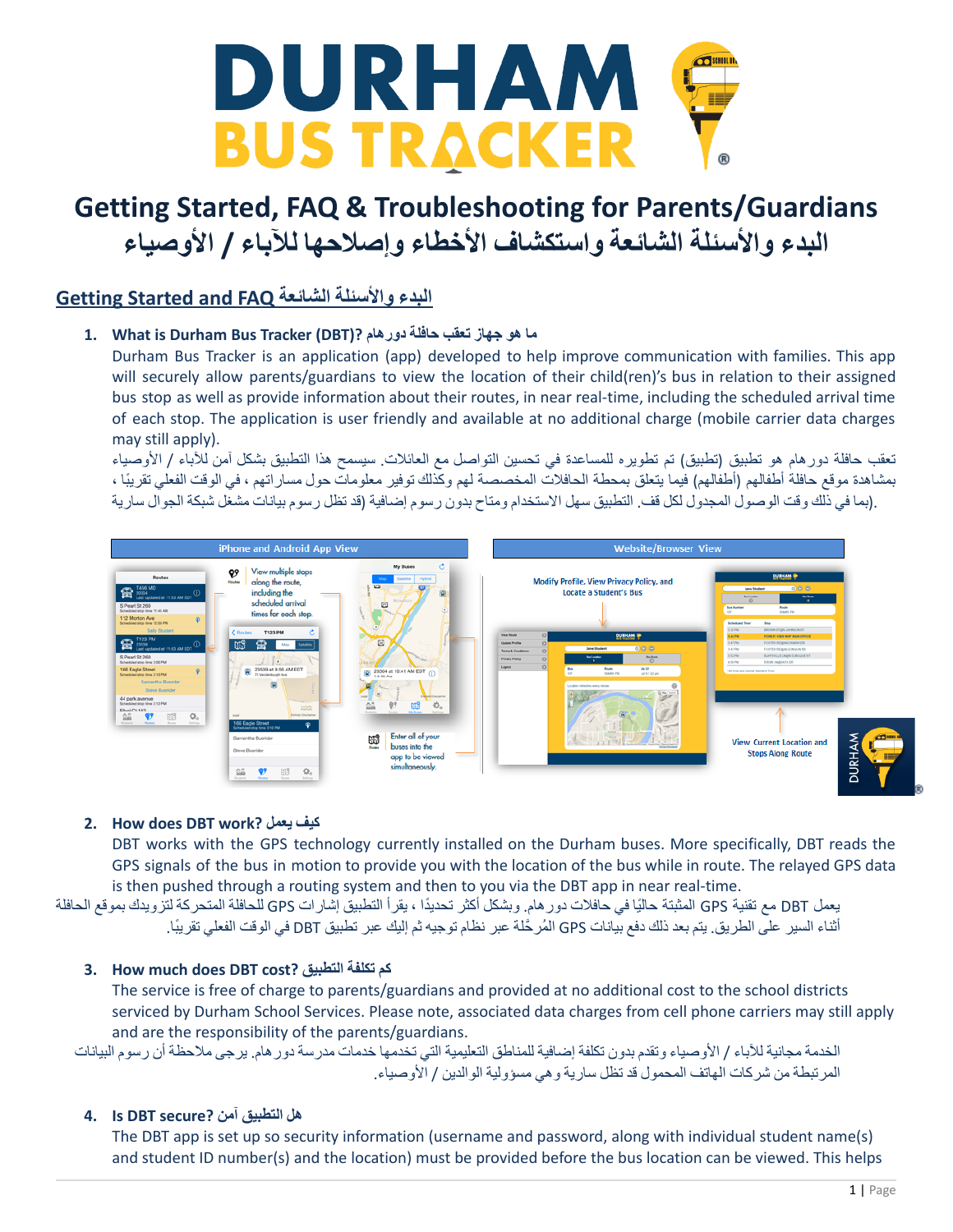

to ensure that only parents and guardians of students assigned to specific bus route(s) are able to view the location of their student's bus.

تم إعداد تطبيق التعقب بحيث يجب توفير معلومات الأمان (اسم المستخدم وكلمة المرور ، جنبًا إلى جنب مع اسم (أسماء) الطالب الفردي ورقم (أرقام) معرف الطالب والموقع) قبل التمكن من عرض موقع الحافلة. يساعد ذلك في ضمان أن الآباء وأولياء أمور الطلاب المعينين في مسار (مسار ات) معينة .للحافلة هم فقط من يمكنهم عرض موقع حافلة الطالب

- **5. Do we have to use DBT? التطبيق استخدام علينا يتعين هل** No, DBT is voluntary. اختياري التطبيق ال.
- **ما هي األنظمة األساسية التي يعمل عليها التطبيق ?on run DBT does platforms What 6.** DBT currently runs on Apple (iOS), Google (Android) and in a Standard Web Browser such as Internet Explorer, Chrome or Firefox.

يعمل التطبيق حاليًا على Apple (iOS) و Google (Android) ومتصفح الويب القياسي مثل Internet Explorer أو Chrome أو Firefox.

- **7. Is DBT going to track my child(ren)? طفلي؟ بتتبع التطبيق سيقوم هل** No, the app only tracks the actual school bus and not the individual children on the buses. ال ، التطبيق يتتبع فقط حافلة المدرسة الفعلية وليس األطفال الفرديين في الحافالت.
- **8. If I have more than one child, can I view all of them on DBT?**

**إذا كان لدي أكثر من طفل ، فهل يمكنني مشاهدة كل منهم على التطبيق؟** Yes, you can view all of your children's buses simultaneously from one device. نعم ، يمكنك مشاهدة جميع حافالت أطفالك في وقت واحد من جهاز واحد.

**هل البيانات في الوقت الحقيقي ?time-real data the Is 9.**

DBT displays the location of the bus as accurately as possible. Based on some technology limitations such as cellular signal and other factors, a 15 second to two minute delay can occur. While rare, in extreme cases where no cell service is available, there could be greater than a two-minute delay. In most situations, the location of the bus will be accurate to 8 – 25 seconds.

يعرض التطبيق موقع الحافلة بأكبر قدر ممكن من الدقة. استناًدا إلى بعض القيود التقنية مثل اإلشارة الخلوية وعوامل أخرى ،يمكن أن يحدث تأخير لمدة ١٥ ثانية إلى دقيقتين. بينما نادرًا ، في الحالات القصوى التي لا تتوفر فيها خدمة الهاتف الخلوي ، قد يكون هناك تأخير أكبر من دقيقتين. في معظم الحالات ، سيكون موقع الحافلة دقيقًا من ٨ الى ٢٥ ثانية.

هل سيرسل التطبيق إشعارات عندما تتأخر الحافلة ?10. Will DBT send notifications when a bus is running late

No, the app does not send notifications at this time. However, Durham School Services is currently in its final phase of tests to rollout this feature in the very near future.

ال ، التطبيق ال يرسل اشعارات في الوقت الحالي. ومع ذلك ، فإن تطبيق الحافالت هي حالًيا في مرحلتها النهائية من اإلختبارات إلطالق هذه الميزة في المستقبل القريب جًدا.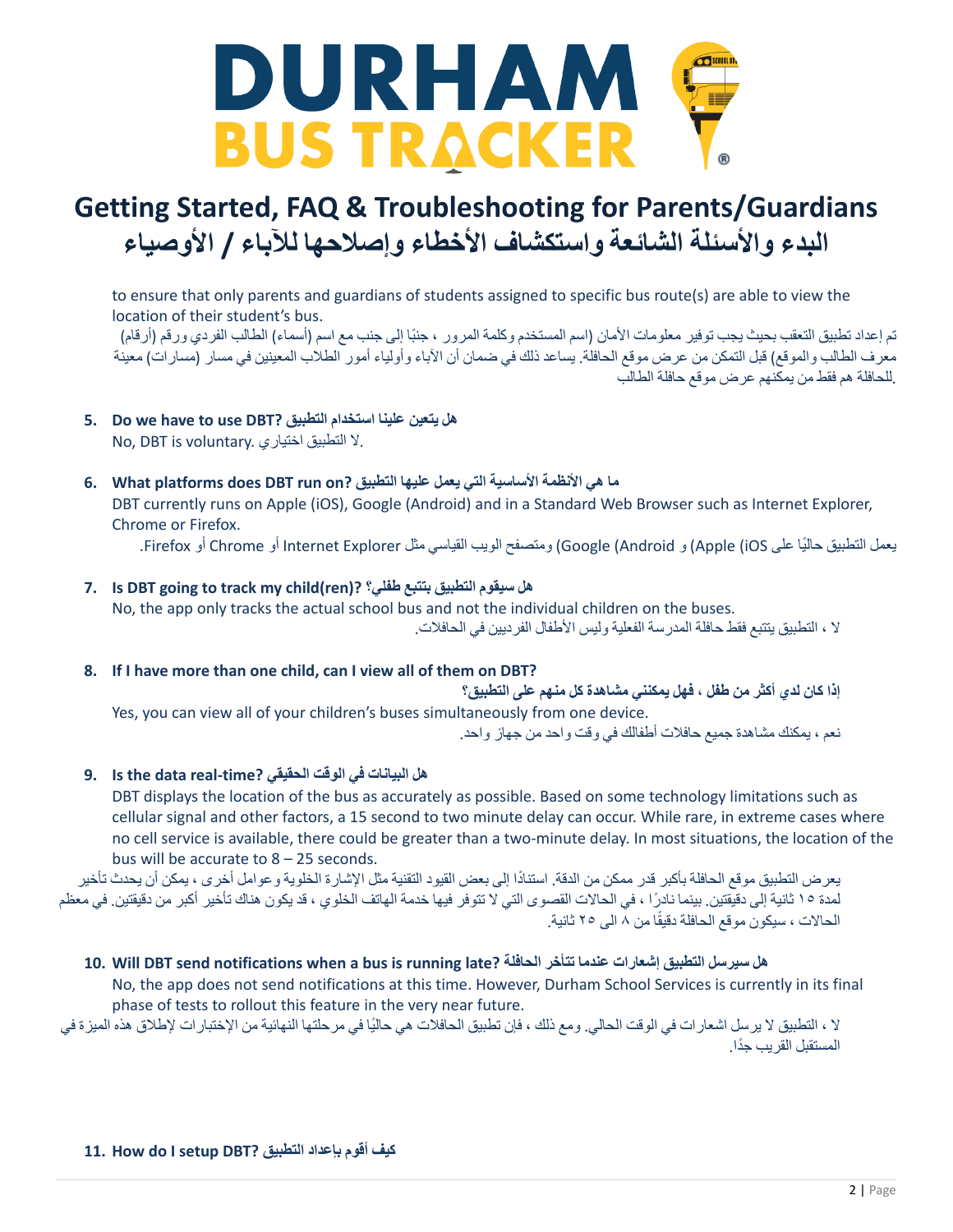

The DBT application setup is very simple. First, you, as parents/guardians, download the app from the Apple App Store, Google Play Store or view it on a Web Browser. Next, you create a **secure** Username and Password for the application. Lastly, you enter the student's name, school issued ID number, city customer service center is located and state and start tracking the bus(es).

إعداد تطبيق الحافلات بسيط للغاية. أو لاً ، بصفتك الوالدين / الأوصياء ، تقوم بتنزيل التطبيق من Apple App Store أو Google Play Store أو مشاهدته على متصفح الويب. بعد ذلك ، تقوم بإنشاء اسم مستخدم وكلمة مرور آمنين للتطبيق. أخيرًا ، تقوم بإدخال اسم الطالب ، ورقم الهوية الصادر من المدرسة ، ويقع مركز خدمة العملاء بالمدينة والولاية وتبدأ في تتبع الحافلة (الحافلات).



### **12. How does the DBT work when my child is on a substitute bus?**

**كيف يعمل التطبيق عندما يكون طفلي في حافلة بديلة**

If Durham School Services sends a substitute bus rather than the assigned bus on a route, it will do its best to work through the system changes as quickly as possible. However, there may be a delay in updating. إذا أرسلت تطبيق مدرسة دورهام حافلة بديلة بدالً من الحافلة المخصصة على طريق ، فسوف تبذل قصارى جهدها للعمل من خالل تغييرات النظام في أسرع وقت ممكن. ومع ذلك ، قد يكون هناك تأخير في التحديث.

### **13. Whom do I call for technical support, questions, comments or feedback?**

**بمن أتصل للدعم الفني أو األسئلة أو التعليقات أو المالحظات**

Please contact us at [dbt@durhamschoolservices.com](mailto:dbt@durhamschoolservices.com). على بنا االتصال يرجى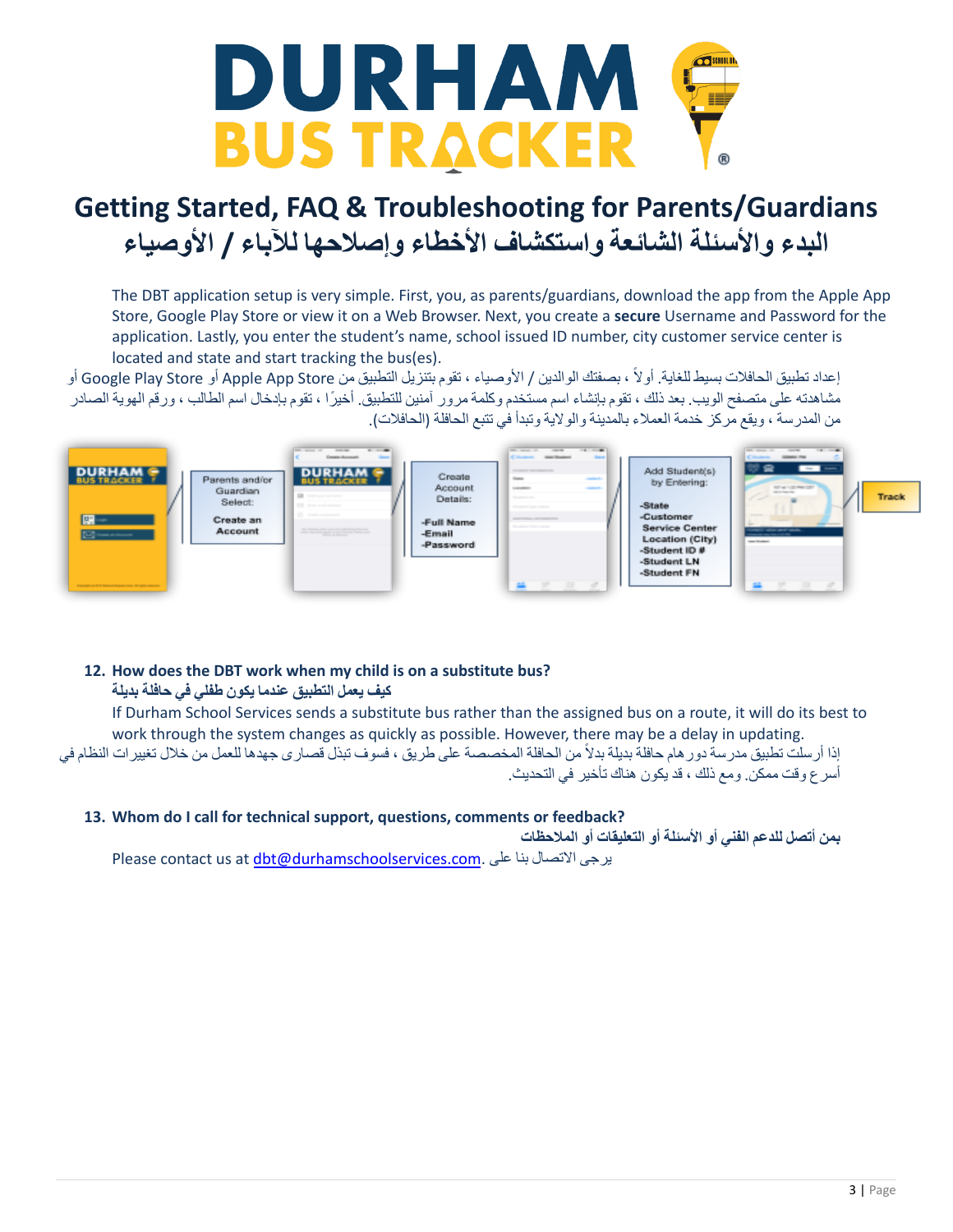

### **استكشاف األخطاء وإصالحها Troubleshooting**

**هل تواجه مشكلة في تسجيل الدخول ?in signing Trouble 1.** If you have forgotten your password, please click here and enter your email address and we will send you

instructions on how to reset your password. إذا كنت قد نسيت كلمة المرور الخاصة بك ، فالرجاء النقر هنا وإدخال عنوان بريدك اإللكتروني وسنرسل لك إرشادات حول كيفية إعادة تعيين كلمة المرور الخاصة بك.

If you have forgotten your username, enter the email address associated with your account. إذا نسيت اسم المستخدم الخاص بك ، فأدخل عنوان البريد اإللكتروني المرتبط بحسابك.

Still having issues? Please contact us at [dbt@durhamschoolservices.com](mailto:dbt@durhamschoolservices.com). هل ما زلت تواجه مشكالت؟ يرجى االتصال بنا على

### **الصفحة ال تظهر بشكل صحيح ?correctly appearing not Page 2.**

DBT works on most modern web browsers such as Google Chrome, Internet Explorer, and Firefox. If it appears as though this site is not displaying correctly, try refreshing the browser or using another web browser.

يعمل التطبيق على معظم متصفحات الويب الحديثة مثل Chrome Google و Explorer Internet و Firefox. إذا بدا كما لو أن هذا الموقع ال يتم عرضه بشكل صحيح ، فحاول تحديث المتصفح أو استخدام مستعرض ويب آخر.

هل ما زلت تواجه مشكلات؟ برجى الاتصال بنا على .Still having issues? Please contact us at [dbt@durhamschoolservices.com](mailto:dbt@durhamschoolservices.com)

### **تظهر الحافلة في مكان ما بالتأكيد ليست كذلك ?not definitely is it somewhere appearing Bus 3.**

DBT uses global positioning systems (GPS) that are onboard our school buses. If this happens, please contact us at [dbt@durhamschoolservices.com.](mailto:dbt@durhamschoolservices.com) Please note, there are currently a few drawbacks to the system and we are working with the developer to address these issues. For example, if a bus is removed from service for maintenance and a back-up bus is used for the route, your child's bus will indicate a bus stationed in the bus lot. In other words, you will not be able to track the bus while it is out of service and the sub bus won't be in the system for you to track. The second is a three-minute delay of information. Please understand, for security reasons "real-time" is dictated and regulated by the federal government. Finally, as mentioned earlier, our late start and early release day schedules won't be reflected in the app.

تستخدم التطبيق أنظمة تحديد المواقع العالمية )GPS )الموجودة على متن حافالتنا المدرسية. إذا حدث هذا ،يرجى االتصال بنا على com.durhamschoolservices@dbt. يرجى مالحظة أن هناك حالًيا بعض العيوب في النظام ونعمل مع المطور لمعالجة هذه المشكالت. على سبيل المثال ، إذا تمت إزالة حافلة من الخدمة ألغراض الصيانة وتم استخدام حافلة احتياطية للمسار ، فسوف تشير حافلة طفلك إلى وجود حافلة في موقف الحافالت. بمعنى آخر ، لن تكون قادرًا على تتبع الحافلة عندما تكون خارج الخدمة ولن تكون الحافلة الفرعية في النظام لتتبعها. والثاني هو تأخير المعلومات لمدة ثلاث دقائق. يرجى فهم ، لأسباب أمنية ، فإن "الوقت الفعلي" تمليه وتنظمه الحكومة الفيدرالية. أخيرًا ، كما ذكرنا سابقًا ، لن تنعكس جداول البدء المتأخر ويوم اإلصدار المبكر في التطبيق.